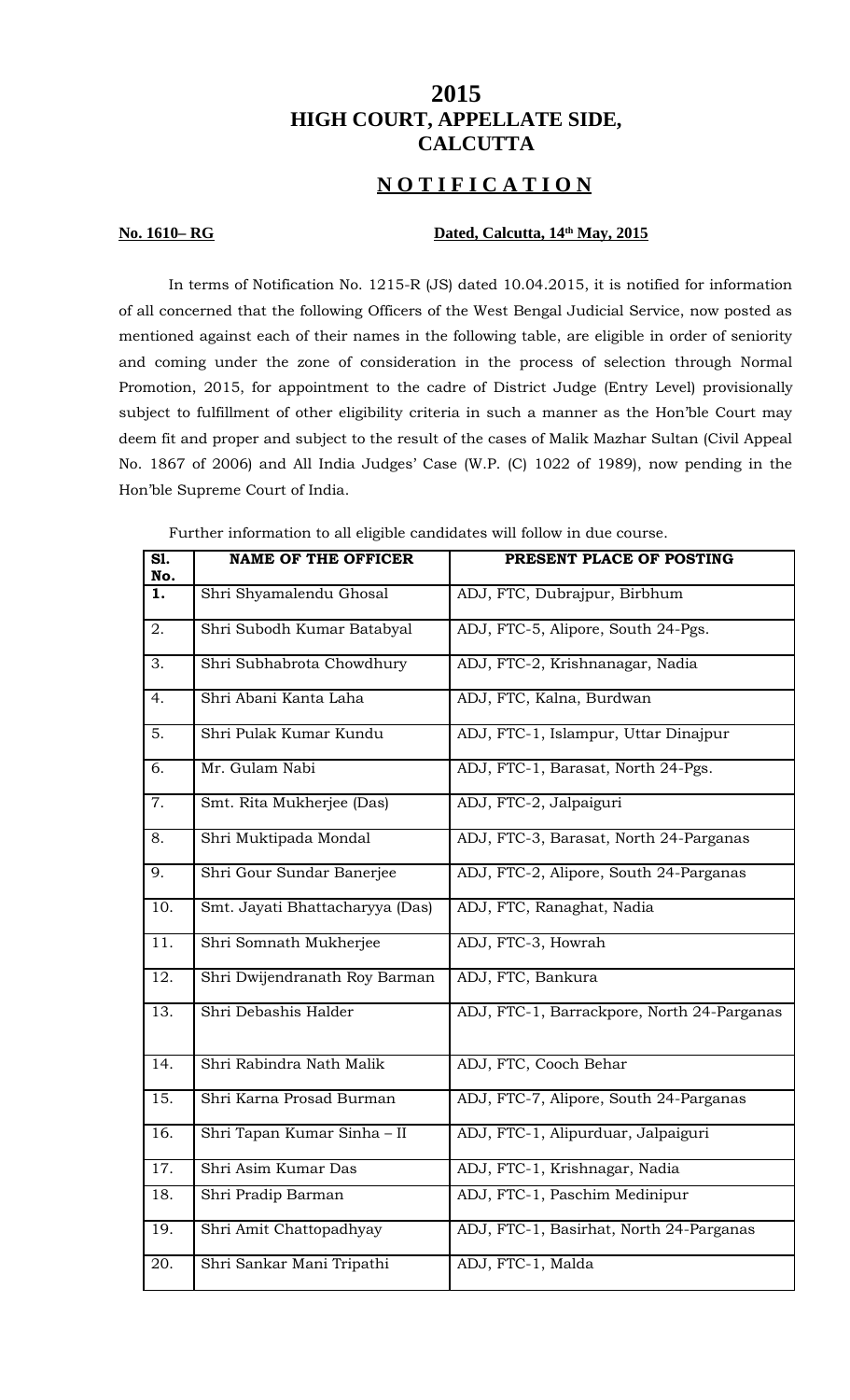| 21. | Smt. Seuli Biswas            | ADJ, FTC-2, Berhampore, Murshidabad            |
|-----|------------------------------|------------------------------------------------|
| 22. | Shri Sanjib Dey              | ADJ, FTC-3, Paschim Medinipur                  |
| 23. | Smt. Sulagna Dostidar        | ADJ, FTC-2, Raiganj, Uttar Dinajpur            |
| 24. | Shri Nilanjan Dey            | ADJ, FTC-2, Bongaon, North 24 Parganas.        |
| 25. | Smt. Rajashree Basu Adhikary | ADJ, FTC-2, Paschim Medinipur                  |
| 26. | Shri Prasanta Kumar Sil      | ADJ, FTC-3, Purulia,                           |
| 27. | Shri Abhijit De              | ADJ, FTC-3, Krishnagar, Nadia                  |
| 28. | Smt. Ashima Pal              | ADJ, FTC, Haldia, Purba Medinipur              |
| 29. | Shri Tapas Chandra Das       | ADJ, FTC-1, Kandi, Murshidabad                 |
| 30. | Mr. Jahangir Kabir           | ADJ, FTC-2, Chinsurah, Hooghly                 |
| 31. | Shri Bibhas Chatterjee       | ADJ, FTC, Baruipore, South 24-Parganas         |
| 32. | Sk. Md. Reza                 | ADJ, FTC-1, Jalpaiguri                         |
| 33. | Smt. Malati Karmakar         | ADJ, FTC-2, Lalbagh, Murshidabad               |
| 34. | Shri Ashutosh Sarkar         | ADJ, FTC, Durgapur, Burdwan                    |
| 35. | Shri Uttam Kumar Nandy       | ADJ, FTC, Serampore, Hooghly                   |
| 36. | Shri Somesh Prasad Sinha     | ADJ, FTC-2, Jangipur, Murshidabad              |
| 37. | Shri Suresh Biswakarma       | ADJ, FTC-1, Burdwan                            |
| 38. | Smt. Suparna Roy - I         | ADJ, FTC-1, Asansol, Burdwan                   |
| 39. | Shri Akhilesh Kumar Pandey   | ADJ, FTC-2, Tamluk, Purba Medinipur            |
| 40. | Shri Chinmoy Chattopadhyay-I | ADJ, FTC-2, Howrah                             |
| 41. | Shri Sailendra Kumar Singh   | ADJ, FTC-2, Diamond Harbour, South 24-<br>Pgs. |
| 42. | Shri Bibhuti Narayan Singh   | ADJ, FTC-2, Islampur, Uttar Dinajpur           |

Each of the above eligible Judicial Officers is directed to send 10 copies of their contested judgements, 5 Civil and 5 Criminal cases, in triplicate, delivered during 2014–15 (if not available, the judgements delivered during holding of previous Court may be sent) so as to reach the office of the undersigned by 30.05.2015 positively.

For further information, if any, the office of the Assistant Registrar-I, High Court, Appellate Side, Calcutta may be contacted on all working days (within 11.00 a.m. to 4.00 p.m.), over Phone No. (033)-2254-8065/8223, 2243-8063.

## **By Order,**

 $Sd$  /-**(Sugato Majumdar) Registrar General-cum-Secretary, Selection Board, High Court, Calcutta**